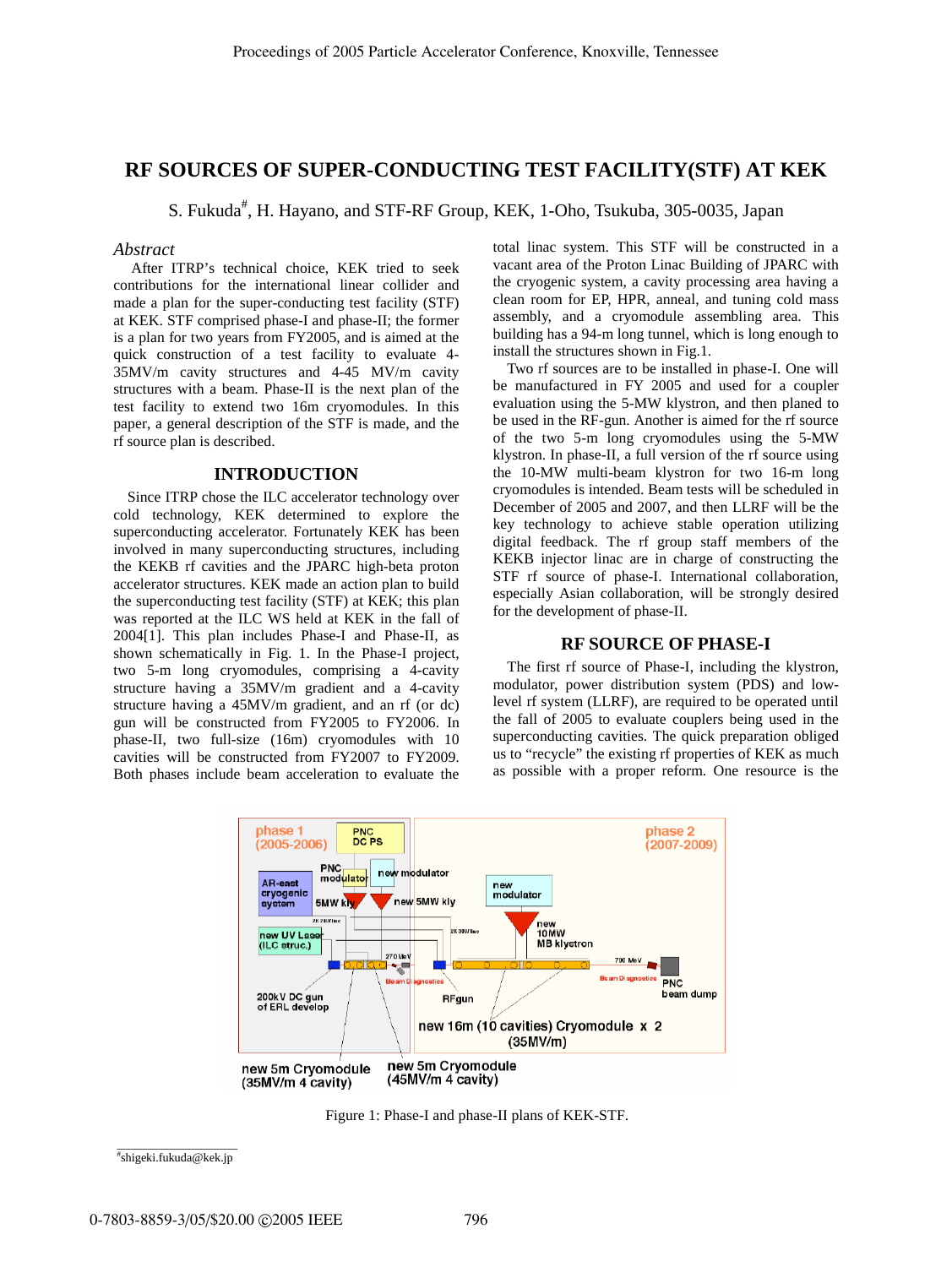

Figure 2: Block diagram of modified modulator. Red shows new parts, blue shows revised parts.

properties of the Japanese Hadron Project (JHP), developed more than 10 years ago, including a 5-MW klystron, a pulse transformer and a driving amplifier [2]. Another resource is the properties transferred from Power Nuclear-reactor Corporation (PNC), including modulator and various waveguide components [3]. The second rf source of Phase-I will be newly manufactured to mate with the specifications of a 10-MW multi-beam klystron. The scheme of the second rf source may have similar specifications and design as that of the present TESLA module [4]. A more optimised and individually designed rf system will be expected for the rf source of Phase-II, which is competent for the ILC project. Table 1 lists three modulators and the will-be used klystrons.

#### *Modulator*

As described before, two modulators will be made for STF phase-I. In FY2005, we will modify the PNC modulator to start quickly and reduce the budget. The PNC modulator has three modes (60kV cw mode, 90kV 4ms pulse mode and 140kV 100 µs mode) for the klystron with a modulation anode, and it is necessary to change many parts of the circuits. A block diagram is shown in Fig. 2. A DC power supply, a crowbar and IGBTs are kept using in this revised modulator. Storage capacitors are reinforced and a bouncer circuit is added. Pulse transformer has been revised from the one used in JHP, since its pulse width was 600µs. The old one is shown in Fig. 3. Cores are added to mate with the pulse

Table 1: Specifications of Modulator

| Item                           | Unit |           |                     |        |
|--------------------------------|------|-----------|---------------------|--------|
| Modulator No                   |      | Phase-I-1 | Phase-I-2 Phase-II  |        |
| Klystron                       |      |           | TH2104A TH2104C MBK |        |
| Klystron applied voltage       | kV   | 140       | 130                 | 115    |
| Klystron beam current          | А    | 107       | 96                  | 132    |
| Pulse width(70%-70%)           | ms   | 1700      | 1700                | 1700   |
| Rise time                      | ms   | 200       | 200                 | 200    |
| Pulse flat top(90%-90%)        | ms   | 1370      | 1370                | 1370   |
| Flatness within pulse duration | $\%$ | 0.5       | 0.5                 | 0.5    |
| Repititiom                     | Hz   | 5         | 5                   |        |
| duty                           |      | 0.0085    | 0.0085              | 0.0085 |
| Step-up Ratio of PT            |      | 1:6       | 1:12                | 1:12   |
| Pimary Voltage                 | kV   | 23.3      | 10.8                | 9.58   |
| Primary Current                | А    | 642       | 1152                | 1584   |
| Primary Impedance              | Ω    | 36        | 9.4                 | 6.05   |
| Peak Power of Modulator        | MW   | 15        | 12.5                | 15.2   |
| Average Power of Modulator     | kW   | 128       | 106                 | 129    |



Figure 3: Pulse-transformer of JHP is modified for STF. waveform shows the forward travelling wave.

width of 1.7ms. Recycling of the old pulse transformer results in the bigger size than the one which is optimally designed. A step-up ratio is 1 to 6, since the primary voltage is 22kV in the PNC circuit. In FY2006, a new modulator will be made; this specification corresponds to the 10-MW MBK klystron. This design was also started in FY2005.

### *Klystron*

Two Klystrons will be used as the RF source of STF phase-1. One is the TH2104A, which was once used at the test station of JHP (shown in Fig. 4) [2]. It was purchased more than 10 years ago, and a short pulse test will soon performed as an acceptance test, since it was operated at a frequency of 1.296 GHz. Another is the TH2104C, which will be delivered in the autumn in 2005. The output powers of both tubes are 5MW.



Figure 4: Existing klystron TH2104A (left) and high power water load in test stand (right).

### *Power Distribution System*

The power distribution system of Phase-I uses 2 different schemes, as shown in Fig. 5. A serial powerdividing scheme using identical 3-dB hybrids is employed to cryomodule-1, since we have many existing 3-dB hybrids. It is interesting to investigate the possibility to use identical hybrids in the system. Investigating the crosstalk among the 2 output ports of the hybrid is another item to be studied when the small circulators are eliminated. The linear distribution system used in the TESLA is used in cryomodule-2. In this case, we have a plan to use a hybrid design similar to that of Kazakov's proposal in the X-band SLED from a manufacturing advantage. In order to protect the klystron from any large reflected rf power, a 5-MW circulator of the Ferrite Corp. will be installed. At first, a 5-MW line is filled with SF6 gas, but the possibility to use air is an important testing item. At phase-I, although the existing